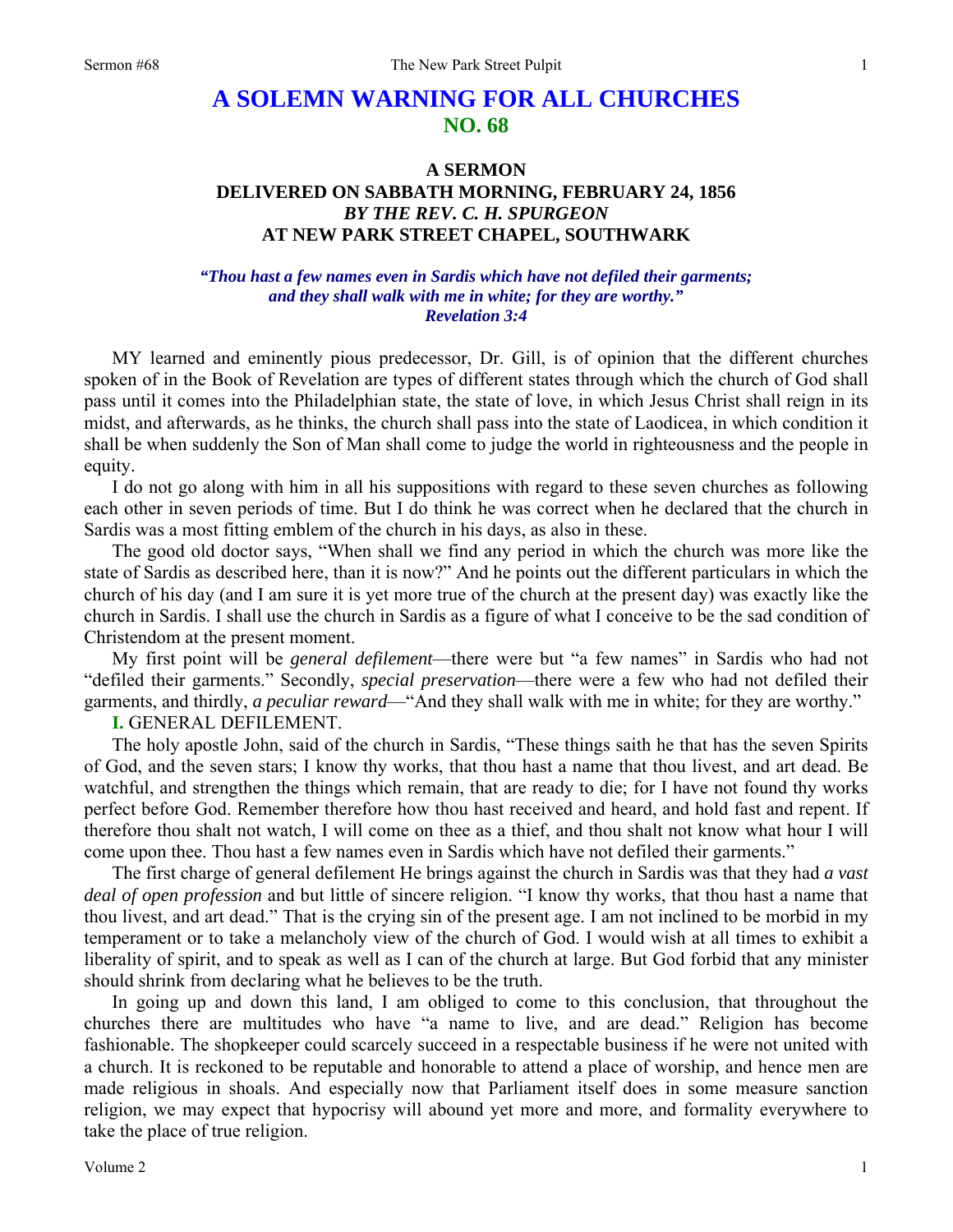You can scarcely meet with a man who does not call himself a Christian, and yet it is equally hard to meet with one who is in the very marrow of his bones thoroughly sanctified to the good work of the kingdom of heaven. We meet with professors by hundreds, but we must expect still to meet with possessors by units.

The whole nation appears to have been Christianized in an hour. But is this real? Is this sincere? Ah! we fear not. How is it that professors can live like other men? How is it that there is so little distinction between the church and the world? Or that if there is any difference, you are frequently safer in dealing with an ungodly man than with one who is professedly righteous?

How is it that men who make high professions can live in worldly conformity, indulge in the same pleasures, live in the same style, act from the same motives, deal in the same manner as other people do? Are not these days when the sons of God have made affinity with the sons of men? And may we not fear that something terrible may yet occur unless God shall send a voice which shall say, "Come out of them, my people, lest you be partakers of their plagues?"

Take our churches at large—there is no lack of names, but there is a lack of life. Else, how is it that our prayer meetings are so badly attended? Where is the zeal or the energy shown by the apostles? Where is the Spirit of the living God? Is He not departed? Might not "Ichabod" be written on the walls of many a sanctuary? They have a name to live, but are dead.

They have their societies, their organisms, but where is the life of godliness? Where is inward piety? Where is sincere religion? Where is practical godliness? Where is firm, decisive, puritanical piety? Thank God, there are a few names even in Sardis which have not defiled their garments, but charity itself will not allow us to say that the church generally possesses the Spirit of God.

Then the next charge was, that there was *a want of zeal* throughout the church of Sardis. He says, "Be watchful." He looked on the church and saw the bishops slumbering, the elders slumbering, and the people slumbering. They were not, as once they were, watchful for the faith, striving together, and earnestly contending for it, not wrestling against the enemy of souls, not laboring to spread their Master's kingdom, but the apostle saw sleepiness, coldness, lethargy. Therefore he said, "Be watchful." Oh! John, if from your grave you could start up and see the church as you did at Sardis, having your eyes anointed by the Spirit, you would say it is even so now.

Ah! we have abundance of cold, calculating Christians, multitudes of professors, but where are the zealous ones? Where are the leaders of the children of God? Where are your heroes who stand in the day of battle? Where are your men who "count not their lives dear unto them," that they might win Christ and be found in Him?

Where are those who have an impassioned love for souls? How many of our pulpits are filled by earnest, enthusiastic preachers? Alas! look, at the church. She has built herself fine palaces, imitating popery. She has girded herself with vestments. She has gone astray from her simplicity, but she has lost the fire and the life which she once had.

We go into our chapels now and we see everything in good taste. We hear the organ play. The psalmody is in keeping with the most correct ear. The gown and the noble vestments are there, and everything is grand and goodly, and we think that God is honored. Oh, for the days when Whitefields would preach on tubs once more, when their pulpits should be on Kennington Common and their roofs the ceiling of God's sky. Oh for the time when we might preach in barns again, or in catacombs either, if we might but have the life of God that once they had in such places.

What is the use of garnishing the shell when you have lost the kernel? Go and whitewash the outside of your father's tomb, but know it is a tomb of whitewash, for the life is gone. Garnish the outside of your cups and platters. But you have lost the pure Word of God. Thou hast it not now preached to you in simple, earnest, pleading tones.

But men enter the ministry for a piece of bread. They flinch to speak the whole truth, or if they seem to speak it, it is with cold meaningless passionless words, as if it were nothing whether souls were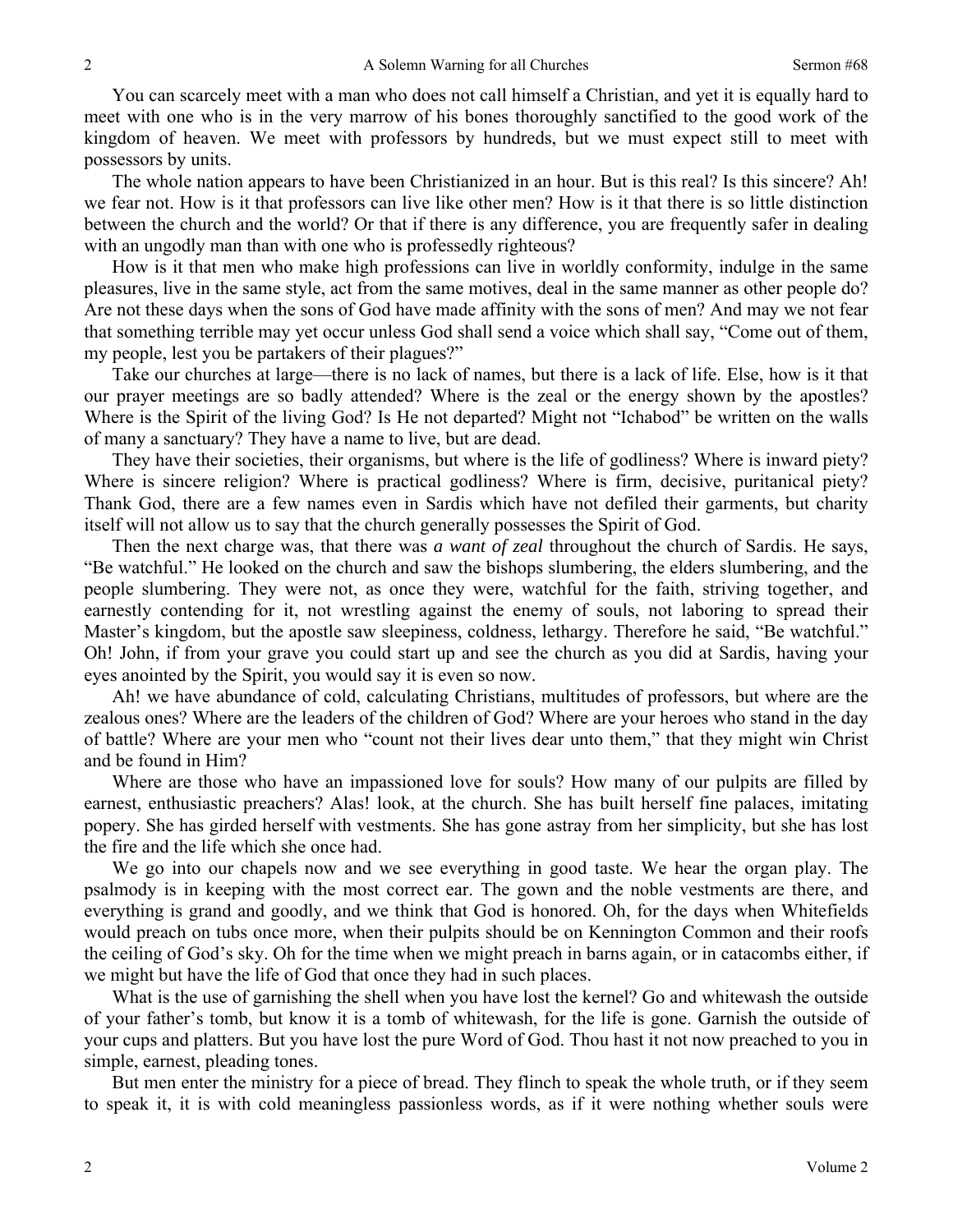damned or saved, whether heaven were filled or heaven depopulated, or whether Christ should see of the travail of His soul and be satisfied.

Do I speak fierce things? I can say as Irving once did, I might deserve to be broken on the wheel if I did not believe what I say to be the truth, for the utterance of such things I might deserve the stake. But God is my witness, I have endeavored to judge and to speak impartially. With all that universal cant of charity now so prevalent, I am at arm's length. I care not for it.

Let us speak of things as we find them. We believe that the church has lost her zeal and her energy. But what do men say of us? "Oh! you are too excited." Good God! Excited! When men are being damned? *Excited*! When we have the mission of heaven to preach to dying souls? EXCITED! *Preaching too much*! when souls are lost?

Why should it come to pass that one man should be perpetually laboring all the week, while others are lolling upon their couches and preach only upon the Sabbath-day? Can I bear to see the laziness, the slothfulness, the indifference of ministers, and of churches without speaking? No! There must be a protest entered and we enter it now. Oh! Church of God, you have a name to live, and are dead. You are not watchful. Awake! Awake! Arise from the dead and Christ shall give you light.

The third charge which John brought against Sardis was that they *did not "look to things that remained and were ready to die.*" I take it that this may relate to the poor feeble saints, the true children of God, who were sorrowing, mourning, and groaning in their midst, who were so oppressed with sorrow on account of the state of Sardis, that they were "ready to die."

And what does the church do now? Do the shepherds go after those that are wounded and sick, and those that are weary? Do they carry the lambs in their bosom and gently lead those who are with young? Do they see to poor distressed consciences and speak to those who feel their deadness in trespasses and sins? Yes, but how do they speak? They tell them to do things they cannot do—to perform impossible duties—instead of "strengthening the things that remain and are ready to die."

In how much contempt are the truly newborn children of God held in these times! They are called peculiar men, scouted as Antinomians, hissed at as being oddities, high doctrine men who have departed from the usual mode of pulling down God's Word to men's fancies. They are called bigots, narrowminded souls, and their creed is set down as dry, hard, rough, severe Calvinism. God's Gospel called hard, rough, and severe! The things for which our fathers died are now called infamous things! Mark whether, if you stand out prominently in the truth, you will not be abhorred and taunted.

If you go into a village and hear of poor people who are said to be doing a deal of mischief, are they not the people who understand most of the Gospel? Go and ask the minister who are the persons who he most dislikes? and he will say, "We have a nasty lot of Antinomians here." What does he mean by that? Men who love the truth, the whole truth, and nothing but the truth, and will have it, and are therefore called a nasty set of Antinomians. Ah! we have lost what once we had.

We do not now "strengthen the things that remain and are ready to die." They are not looked after as they ought to be, not beloved, not fostered. The salt of the earth are now the offscouring of all things. Men whom God has loved, and who have attained a high standing in godliness—these are the men who will not bow the knee to Baal, and who therefore are cast into "the fiery furnace of persecution and slander." O Sardis! Sardis! I see you now, you have defiled your garments. Thank God, there are a few who have not followed the multitude to do evil and who shall "walk in white; for they are worthy."

Another charge which God has brought against the church is, that *they were careless about the things that they heard*. He says, "Remember, therefore, how thou hast received and heard, and hold fast; and repent." If I am wrong upon other points, I am positive that the sin of this age is impurity of doctrine and laxity of faith.

Now you know you are told every Sunday that it does not signify what you believe, that all sects and denominations will be saved, that doctrines are unimportant things, that as to the doctrines of God's grace, they are rather dangerous than otherwise, and the less you inquire about them the better. They are very good things for the priests, but you common people cannot understand them.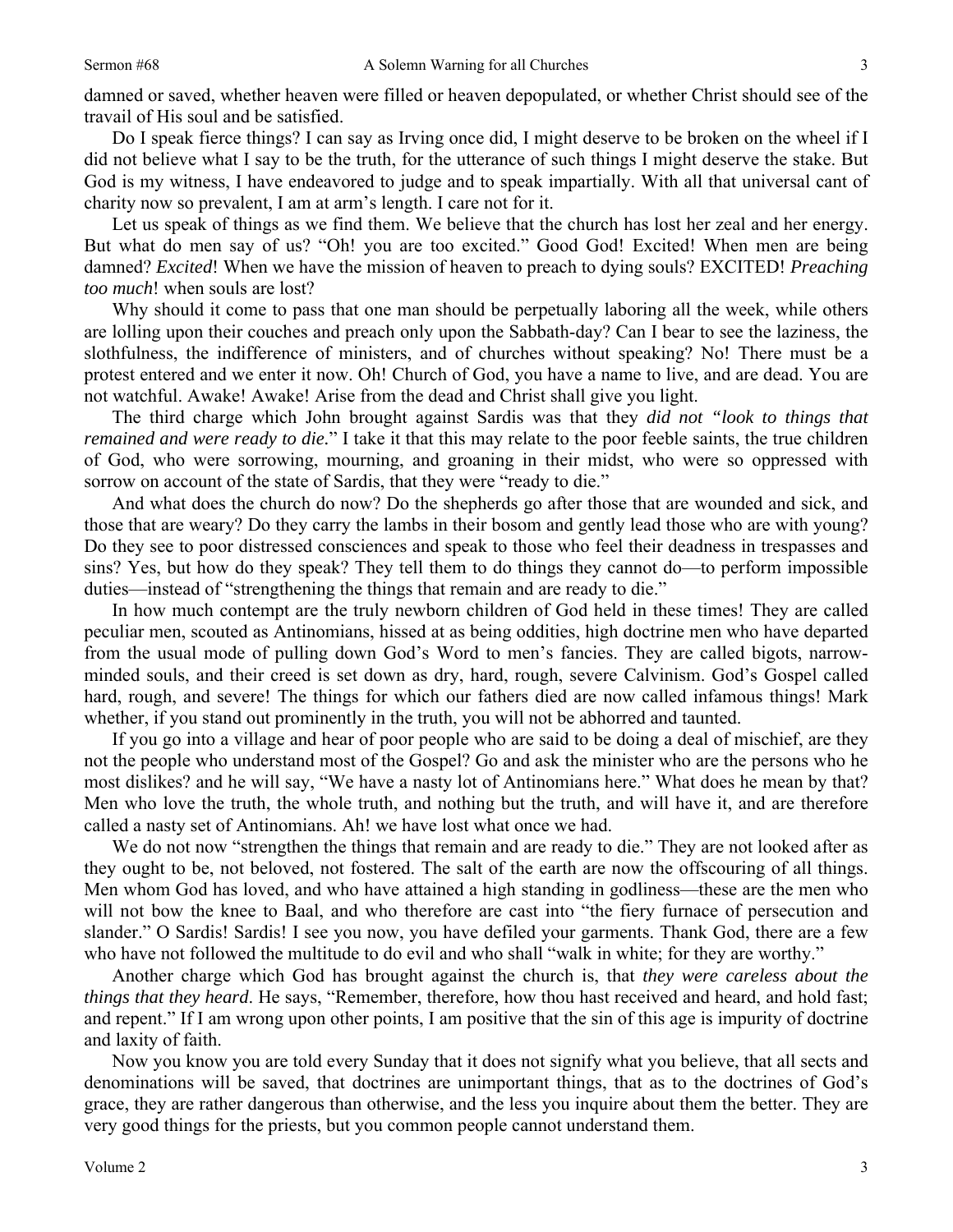Thus they keep back a portion of the Gospel with cautious reserve. But having studied in the devil's new Jesuitical college, they understand how to call themselves Particular Baptists, and then preach general doctrines, to call themselves Calvinists, and preach Arminianism, telling the people that it does not signify whether they preach damnable heresies of the truth of God.

And what do the congregations say? "Well, he is a wise man and ought to know." So you are going back into as bad a priestcraft as ever. Presbyter has become priest written large, and minister has become priest in many a place, because persons do not search for themselves and endeavor to get hold of the truth of God.

It is everywhere proclaimed that we are all right. That though one says God loved His people from before the foundation of the world, and the other that He did not—though one says that God is changeable and turns away from His people, and the other, that He will hold them fast to the end though the one says that the blood of Christ avails for all for whom it was shed, and the other, that it is inefficacious for a large number of those for whom He died—though one says that the works of the law are in some measure necessary, or at any rate that we must endeavor to improve what we have, and then we shall get more, while the other says, that, "By grace we are saved through faith and that not of ourselves, it is the gift of God." Yet both are right.

A new age this, when lies and truth can kiss each other! New times these when fire and water can become friendly! Glorious times these when there is an alliance between hell and heaven, falsehood and error are linked hand in hand. "All we are brethren," is the cry now, though God knows, we are of vastly different families.

Ah! now, who cares for the truth except a few narrow-minded bigots as they are called? Election *horrible*! Predestination—*awful*! Final perseverance—*desperate*! Yet, turn to the pages of the Puritans and you will see that these truths were preached every day. Turn to the Fathers. Read Augustine and you will see that these were the truths for which he would have bled and died. Read the Scriptures and if every page is not full of them, I have not read them aright, or any child of God either. Ay, laxity of doctrine is the great fault now. We solemnly protest against it.

You may fancy that I am raising an outcry about nothing at all. Ah! no, my anxious spirit sees the next generation—what will that be? *This* generation—Arminianism. What next? Pelagianism. And what next? Popery. And what next? I leave you to guess. The path of error is always downward. We have taken one step in the wrong direction. Only God knows where we shall stop. If there had not been sturdy men in ages gone by, the Lord would not have left to us a remnant even now. All grace would have died and we had become like unto Gomorrah and unto Sodom.

Oh! church of the living God, awake! awake! Once more write truth upon your banner. Stamp truth upon your sword, and for God and for His Word, charge home. You knights of truth, charge home! Spare not, but slay. Let error die before you, until truth, and truth alone, shall sit king over the whole world!

But now I have lifted up the whip, I must have another lash. Look on any section of the church you like to mention, not excepting that to which I belong, and let me ask you whether they have not defiled their garments. Look at the Church of England. Her articles are pure and right in most respects, yet see how her garments are defiled. She has made the Queen her Head, instead of God. She bows before the State and worships the golden calf that is set up before her.

Look at her abominations, her pluralities, her easy-living bishops doing nothing. Look at her ungodly clergymen in the country, living in sin. The Churchman who does not know that his church has defiled her garments is partial to his mother, as indeed he ought to be, but he is too partial to speak the truth. But good Churchmen themselves weep, because what I say is true.

Then look at John Wesley's body. Have not they defiled their garments? See how they have lately been contending with a despotism as accursed as any that ever brooded over the slaves in America. See how they have been rent in sunder and how imperfect in doctrine they are too after all, professedly at least, not holding the truth of God.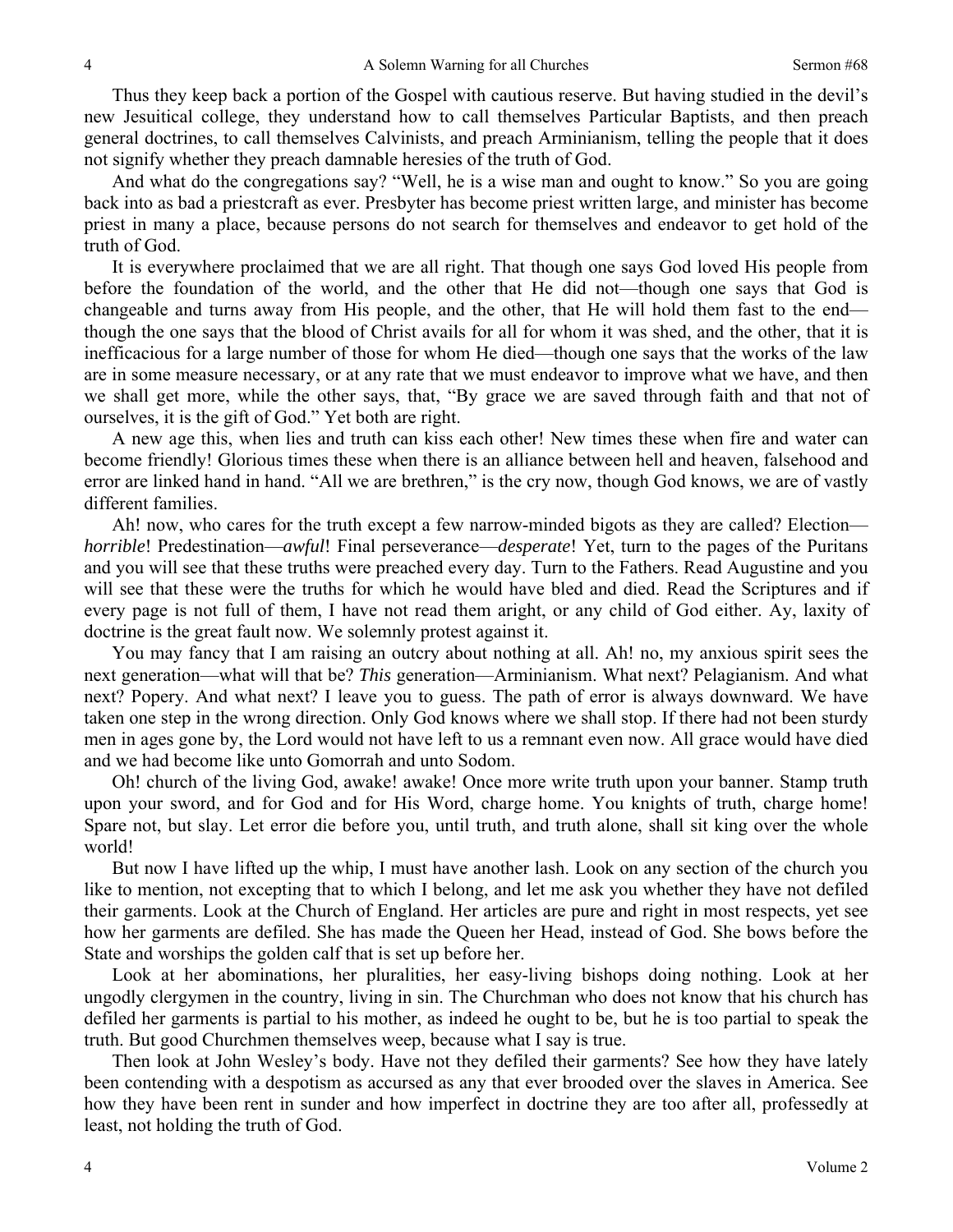Look into what denomination you please, Independent, or Baptist, or any other—have they not all defiled their garments in some way or other? Look at the churches around and see how they have defiled their garments by giving baptism to those for whom it was never intended and degrading a holy church ordinance to become a mere sop with which they feed their babies. And see how they have taken away Christ's honor, how they have taken the bread that was meant for the children and cast it to ungodly persons.

Look at our own denomination—see how it has deserted the leading truths of the Gospel. For a proof hereof, I refer you to hundreds of our pulpits. Oh church of God! I am but a voice crying in the wilderness, but I must still cry, "How art thou fallen from heaven, thou son of the morning! How art thou fallen!" "Remember how thou hast received and heard, and hold fast, and repent." If you do not watch, your Master will come upon you as a thief and you shall not know in what hour He will come unto you.

**II.** But now we come to far easier work. Not because we would shun what we conceive to be our duty, even at the expense of offending many now present, but because we always delight to speak well if we can. "Thou hast a few names even in Sardis that have not defiled their garments." Here we have SPECIAL PRESERVATION.

Mark, "Thou hast a few names." Only a few. Not so few as some think, but not as many as others imagine! A few compared with the mass of professors. A few compared even with the true children of God, for many of *them* have defiled their garments. They were but a few and those few were even in Sardis.

There is not a church on earth that is so corrupt but has "a few." You who are always fighting so much for your denomination, you think other denominations are Sardis, but there are a few even in Sardis. Even if the denomination is the worst of all Protestant sections, there are a few in Sardis. And perhaps that is as much as we can say of our denomination, so we will treat them all alike.

There are a few in Sardis—mark that. Not in what you conceive to be Philadelphia, your own blessed church, but in Sardis—there are a few there. Where there is heresy and false doctrine, where there are many mistakes about rites and ceremonies, there are a few there. And even where they cringe before the state, there are a few there—ay, and a goodly few too, a few whom we love, with whom we can hold communion. This makes us severe against the whole body, but it makes us very loving towards all the dear people of God everywhere. There are a few even in Sardis.

Well, when I meet a brother who lives in Sardis, I will hope he is one of the few. And when you meet such, do you say, "Ah! well, I know my brother comes out of a bad church, but there are a few in Sardis and very likely he is one of them"? That is the kind of charity God loves. Not the universal charity which says Sardis is all right, but that which says, some in her are sincere. We stand this morning like old Elijah, when he stood before God and said, "I, only I, am left and they seek my life." But God whispers, "I have yet reserved unto myself seven thousand that have not bowed the knee to Baal."

Take heart, Christian, there are a few in Sardis—do not forget that—who have not defiled their garments. Take heart. It is not all rotten yet. There is soundness in the core after all. There is "a remnant according to the election of grace." There is "a salt" and for the sake of that salt, many who have defiled their garments in a measure will be saved. They will enter into heaven even as these few will, but unto the few there will be special honor and special blessing.

Take heart, then, and whenever you go to your chamber and mourn over the sad condition of the church, think of that good old woman in their closet groaning and crying. Think you hear that minister faithfully dispensing the Word. Think you see that valiant deacon standing up for God's truth. Think you see that young man strong in the midst of temptation. Think of these few in Sardis and they will cheer you. Do not be quite downcast. Some heroes have not turned their backs in the day of battle. Some mighty men still fight for the truth. Be encouraged. There are a few in Sardis.

But be careful, for perhaps you are not one of the few. Since there are but a few, there ought to be great searching of heart. Let us look to *our* garments and see whether they be defiled. If they be not, we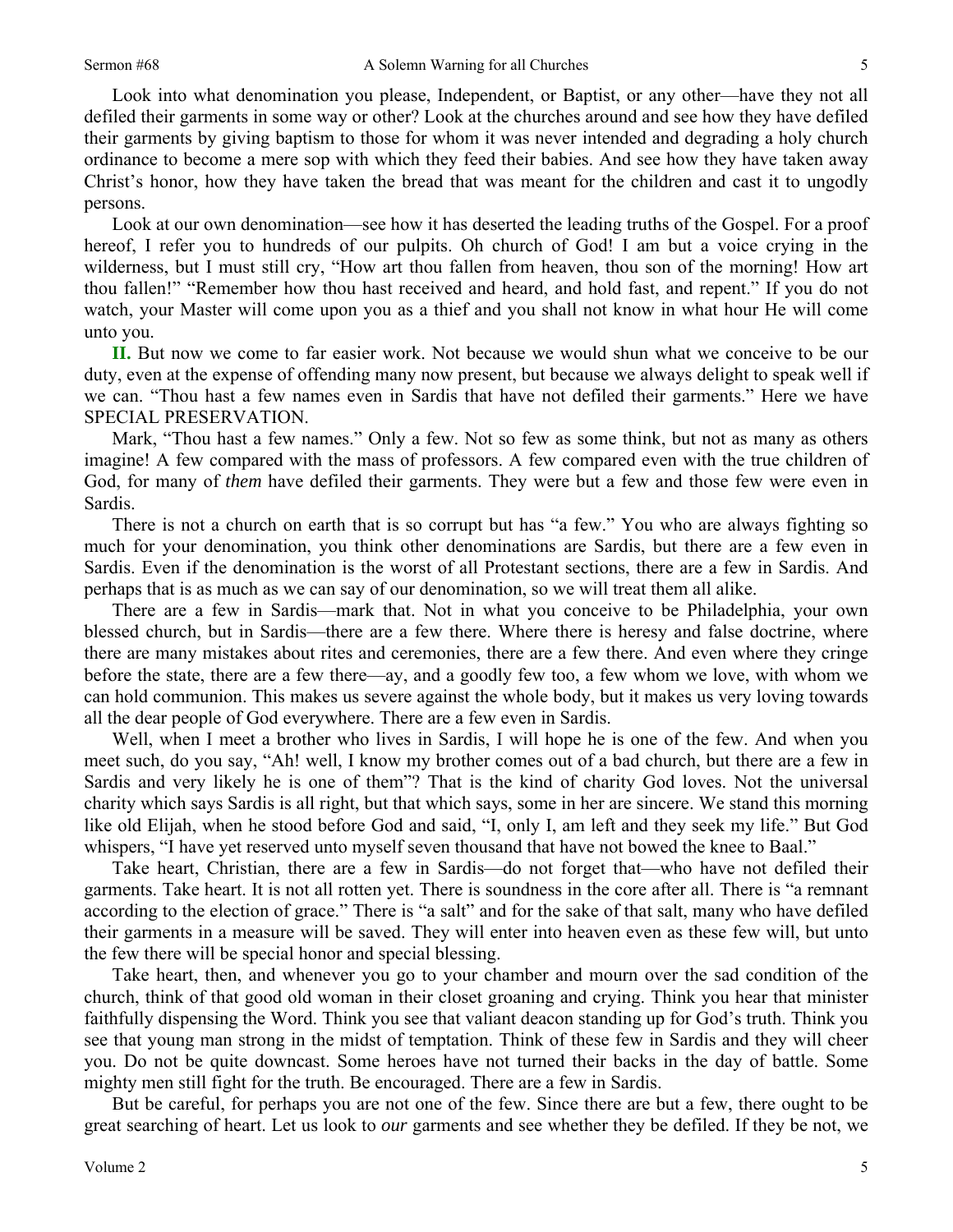shall walk in white, for we are worthy through Jesus. Be active. Be prayerful. The fewer the workmen to do the work, the greater reason is there that you should be active. Be instant in season and out of season, because there are so few. Oh! if we had hundreds behind us, we might say, "Let *them* do the work." But if we stand with only a few, how should each of those few rush hither and thither!

A city is besieged. It is full of inhabitants, half of them are asleep. The others watch the walls and thus they relieve each other. Another city has but a few defenders, see how that champion rushes first to that breach and routs the enemy. Now he brings his might to another place. A bastion is assaulted and he is there. Now a postern is attacked—there he is with all his force behind him. He is here, he is there, he is everywhere, because he feels there is but a handful of men who can gather round him. Take courage, take heart. Stir yourselves up to the sternest activity, for verily there are but a few in Sardis who have not defiled their garments.

Above all, be prayerful. Put up your earnest cries to God that He would multiply the faithful, that He would increase the number of chosen ones who stand fast, that He would purify the church with fire in a furnace seven times heated, so that He might bring out her third part through the fire. Cry unto God that the day may come when the much fine gold shall be no longer dim, when the glory shall again return unto Zion. Beg of God to remove the cloud, to take away "the darkness that may be felt." Be doubly prayerful, for there are but a few in Sardis who have not defiled their garments.

**III.** This brings us to the third point, which is a PECULIAR REWARD.

"They shall walk in white, for they are worthy." The attentive reader will observe that in quoting the passage just now, I left out two of the sweetest words in the passage. It reads, "They shall walk *with me* in white, for they are worthy." That is the very pith of the honor. If the rest of it be gold, this is the jewel. "They shall walk *with me* in white." That is to say, communion with Christ on earth shall be the special reward of those who have not defiled their garments.

Now, I must say a very hard thing again, but it is a true one. Go into what company you please, do you meet with many men who hold communion with Christ? Though they may be godly men, upright men, ask them if they hold communion with Christ and will they understand you? If you give them some of those sweetly spiritual books, that those who hold fellowship love to read, they will say they are mystical, and they do not love them.

Ask them whether they can spend an hour in meditation upon Christ, whether they ever rise to heaven and lay their head on the breast of the Savior, whether they ever know what it is to enter into rest, and get into Canaan. Whether they understand how He has raised us up together and made us sit together in heavenly places in Christ Jesus. Whether they can often say,

> *"Abundant sweetness while I sing Thy love, my ravish'd heart o'erflows; Secure in Thee my God and King Of glory that no period knows."*

Ask them that and they will say, "We don't comprehend you."

Now the reason for it is in the first part of my sermon—they have defiled their garments and therefore Christ will not walk with them. He says, "Those that have not defiled their garments shall walk *with me.*" Those who hold fast the truth, who take care to be free from the prevailing sins of the times, "These," He says, "shall walk *with me*. They shall be in constant fellowship *with Me*. I will let them see that I am bone of their bone and flesh of their flesh.

"I will bring them into the banqueting house. My banner over them shall be love. They shall drink wine on the lees well-refined. They shall have the secrets of the Lord revealed unto them, because they are the people who truly fear Me. They shall walk *with me* in white." Oh! Christian! if you would have communion with Christ, the special way to win it is by not defiling your garments, as the church has done.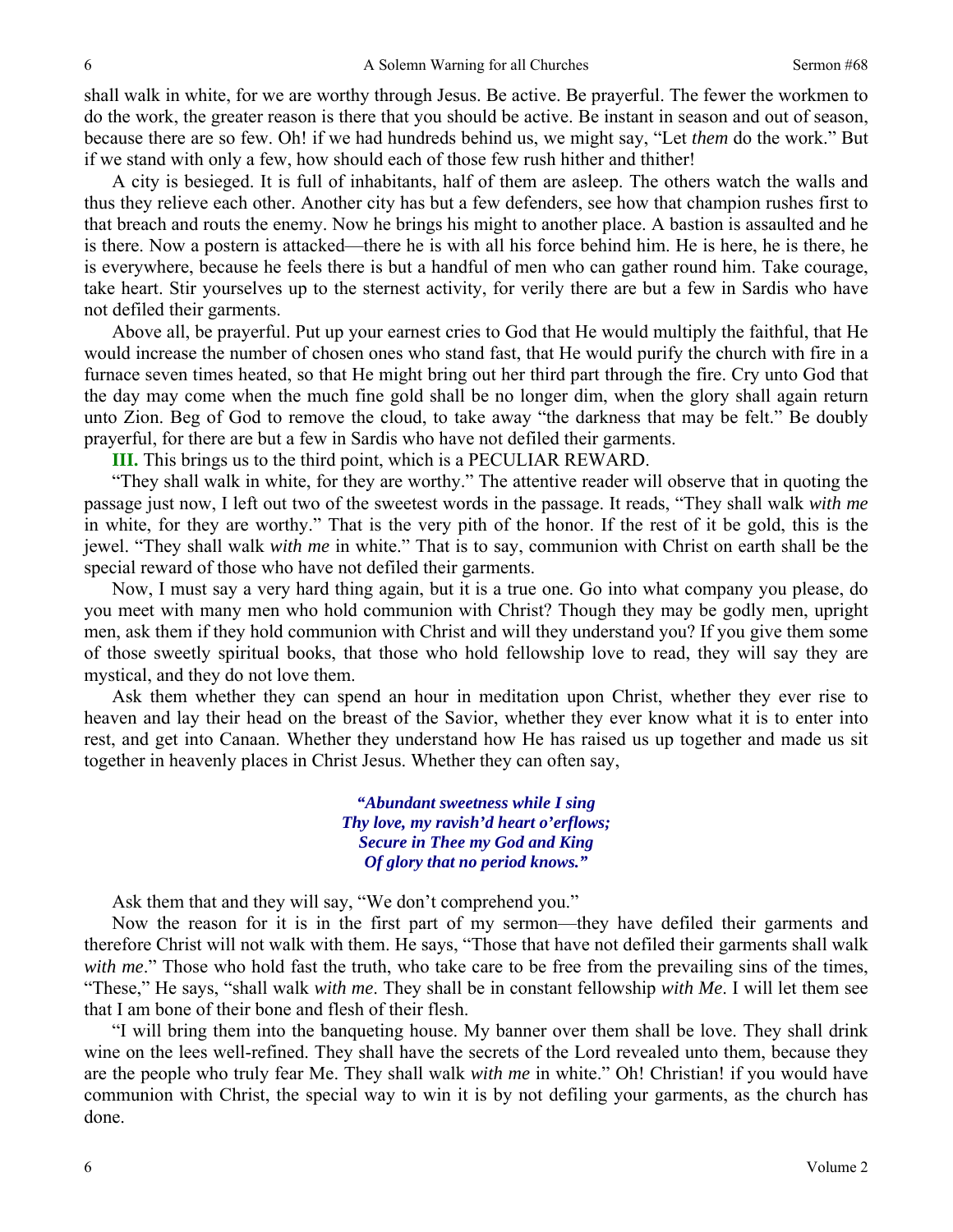But we must dwell on the rest of the passage. "They shall walk with me in white, for they are worthy." A good old author says there is a reference here to that fact that the rabbis allowed persons to walk in white who could trace their pedigree without a flaw. But if they found any blot on their escutcheon and could not trace their birth up to Abraham, they were not allowed to walk in white on certain days.

Well, he says he thinks the passage means that those who have not defiled their garments will be able to prove their *adoption*, and will walk in white garments as being sure that they are the sons of God. If we could be certain that we are the people of God, we must take care that we have no blots on our dress, for each one of those spatterings of the mire of this earth will cry out and say, "Perhaps you are not a child of God." Nothing is such a father of doubts as sin. Sin is the very mother of our distress. He who is covered with sin must not expect to enjoy full assurance, but he who lives close to his God and keeps his garments unspotted from the world—he shall walk in white, knowing that his adoption is sure.

But chiefly we should understand this to refer to *justification*. "They shall walk in white." That is, they shall enjoy a constant sense of their own justification by faith. They shall understand that the righteousness of Christ is imputed to them, that they have

## *"A matchless robe which far exceeds What earthly princes wear;"*

that they have been washed and made whiter than snow, and purified and made more cleanly than wool.

Again it refers to *joy and gladness*, for white robes were holiday dresses among the Jews. They that have not defiled their garments shall have their faces always bright. They shall understand what Solomon meant when he said, "Go thy way, eat thy bread with joy, and drink thy wine with a merry heart. Let thy garments be always white, for God hath accepted thy works."

He who is accepted of God shall wear white garments, being received by the Father—garments of joy and gladness. Whence so many doubts, so much distress, and misery, and mourning? It is because the church has defiled her garments. They do not here below walk in white, because they are not worthy.

And lastly, it refers to *walking in white before the throne of God*. Those who have not defiled their garments here, shall most certainly walk in white up yonder, where the white-robed hosts sing perpetual hallelujahs to the Most High. If you have not defiled your garments, you may say, "I know whom I have believed," and you may cry, "When this earthly house of my tabernacle is dissolved, I know I have a mansion of God, a house not made with hands, eternal in the heavens." Not for my works, not by way of merit, but as the reward of grace.

If there be joys inconceivable, happiness beyond a dream, bliss which imagination knows not, blessedness which even the stretch of desire has not reached, you shall have all these—you shall walk in white, since you are worthy. Christ shall say to you, "Well done, good and faithful servant, enter thou into the joy of thy Lord."

But what shall be done with such persons as live in the church, but are not of it, having a name to live, but are dead? What shall be done with mere professors who are not possessors? What shall become of those who are only outwardly religious, but inwardly are in the gall of bitterness? We answer, as good Calvin did once, "They shall walk in black, for they are unworthy."

They shall walk in black—the blackness of God's destruction. They shall walk in black—the blackness of hopeless despair. They shall walk in black—the blackness of incomparable anguish. They shall walk in black—the blackness of damnation. They shall walk in black forever, because they were found unworthy.

O professors, search yourselves. O ministers, search yourselves. O you, who make a profession of religion, put your hands within your hearts and search your souls. You live in the sight of a rein-trying God. Oh! try your own reins and search your own hearts. It is not a matter of half-importance for which I plead, but a matter of double importance.